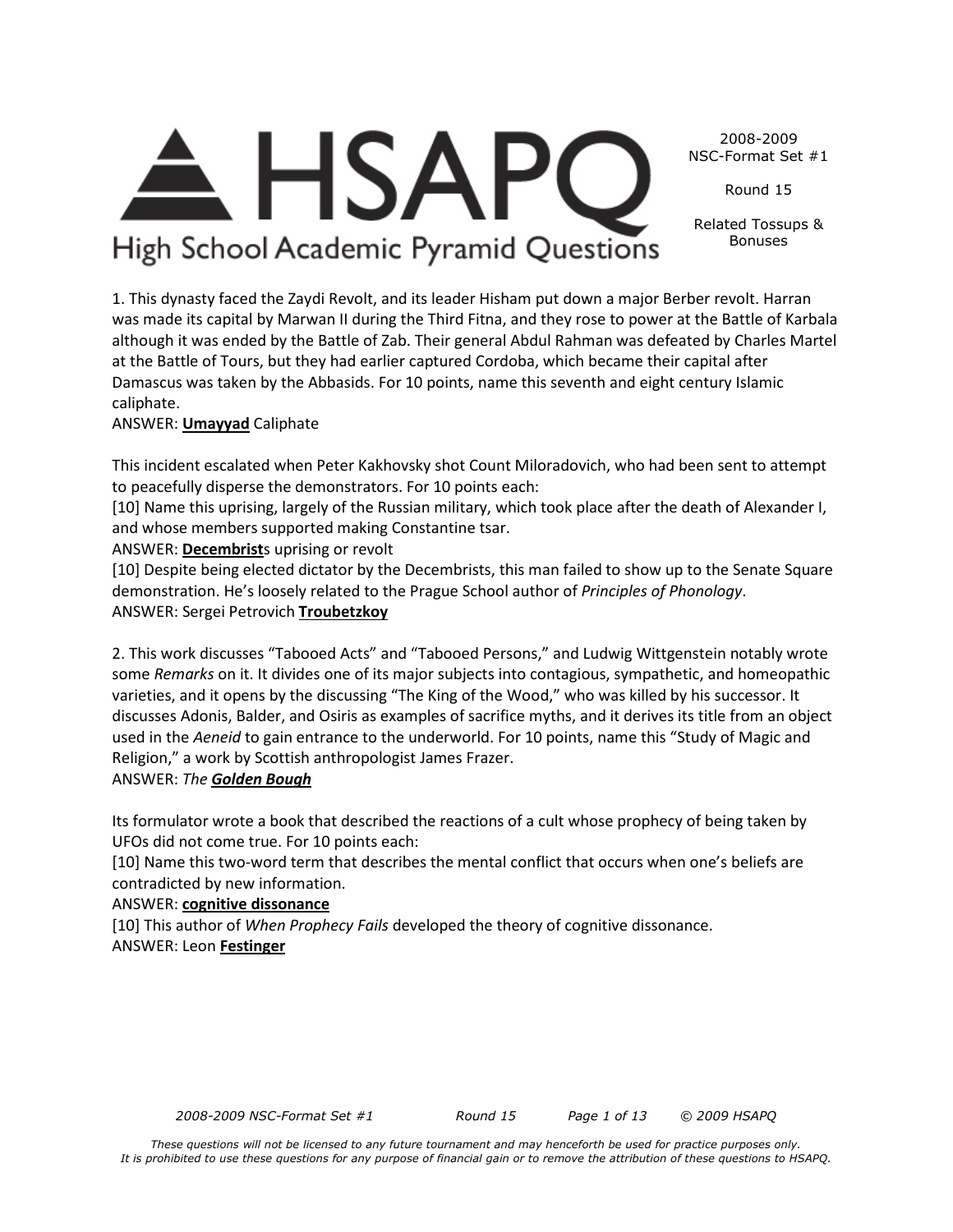3. This man fought a series of conflicts with Tassilo III before claiming Bavaria for himself at the Synod of Frankfurt, and he fought a war over Italian coastal lands with Nicephoros I. He defeated Desiderius, the last king of Lombardy, and his rear-guard met disaster passing through the Pyrenees at Roncevaux Pass. After the death of his son, the Treaty of Verdun divided his lands between Lothair, Louis the German, and Charles the Bald. For 10 points, name this king of the Franks crowned Holy Roman Emperor in 800 CE.

ANSWER: **Charlemagne** [or **Carolus Magnus** or **Charles the Great**; prompt on "Carolus" or "Charles"]

Together with Richard the Lionheart, he signed the Treaty of Ramla, which allowed pilgrimages to Jerusalem. For 10 points each:

[10] Name this Sultan of Egypt who defended Jerusalem during the Third Crusade.

ANSWER: **Saladin** [or **Salah ad-Din** Yusuf ibn Ayyub]

[10] During his return to England from the Third Crusade, Richard the Lionheart was captured and held for ransom by this Duke of Austria.

ANSWER: **Leopold** V of Austria

4. In this work, the title character repairs the masonry in the bottom of a well, and that character eventually marries Sandy, and has a child named Hello-Central, whose illness forces a trip to France. The protagonist of this work finds himself backed into a cave with his protégé Clarence, with whom he makes a final stand against all the knights of England with a few Gatling guns and electrocuted fences. For 10 points, name this novel in which Hank Morgan travels back in time to Camelot, a work by Mark Twain.

ANSWER: *A Connecticut Yankee in King Arthur's Court*

The professor of Greek Adolphus Cusins realizes that his parents' marriage in Australia is not valid in England at the end of this play. For 10 points each:

[10] Name this play, in which the title character fails to prevent the Salvation Army from taking a donation from her father, the munitions manufacturer Andrew Undershaft.

#### ANSWER: *Major Barbara*

[10] This Irish-British author of *How He Lied to Her Husband*, *Mrs. Warren's Profession*, and Pygmalion wrote *Major Barbara*.

ANSWER: George Bernard **Shaw**

5. He depicted a boy behind a flower vase in his *Boy Bitten By A Lizard*, and he painted a woman breastfeeding a man while four angels look down in his *Seven Acts of Mercy*. In one work this artist modeled Levi off a figure in his *Cardsharps*, and in another work, the rear of a donkey is prevalent, and a man is being blinded on the way to Damascus. In addition to *The Conversion of St. Paul*, this man showed a seated Jesus holding his hand over a bird. For 10 points, name this user of chiaroscuro who painted *The Supper at Emmaus* and *The Calling of St. Matthew*. ANSWER: **Caravaggio** [or Michelangelo **Merisi**]

*2008-2009 NSC-Format Set #1 Round 15 Page 2 of 13 © 2009 HSAPQ*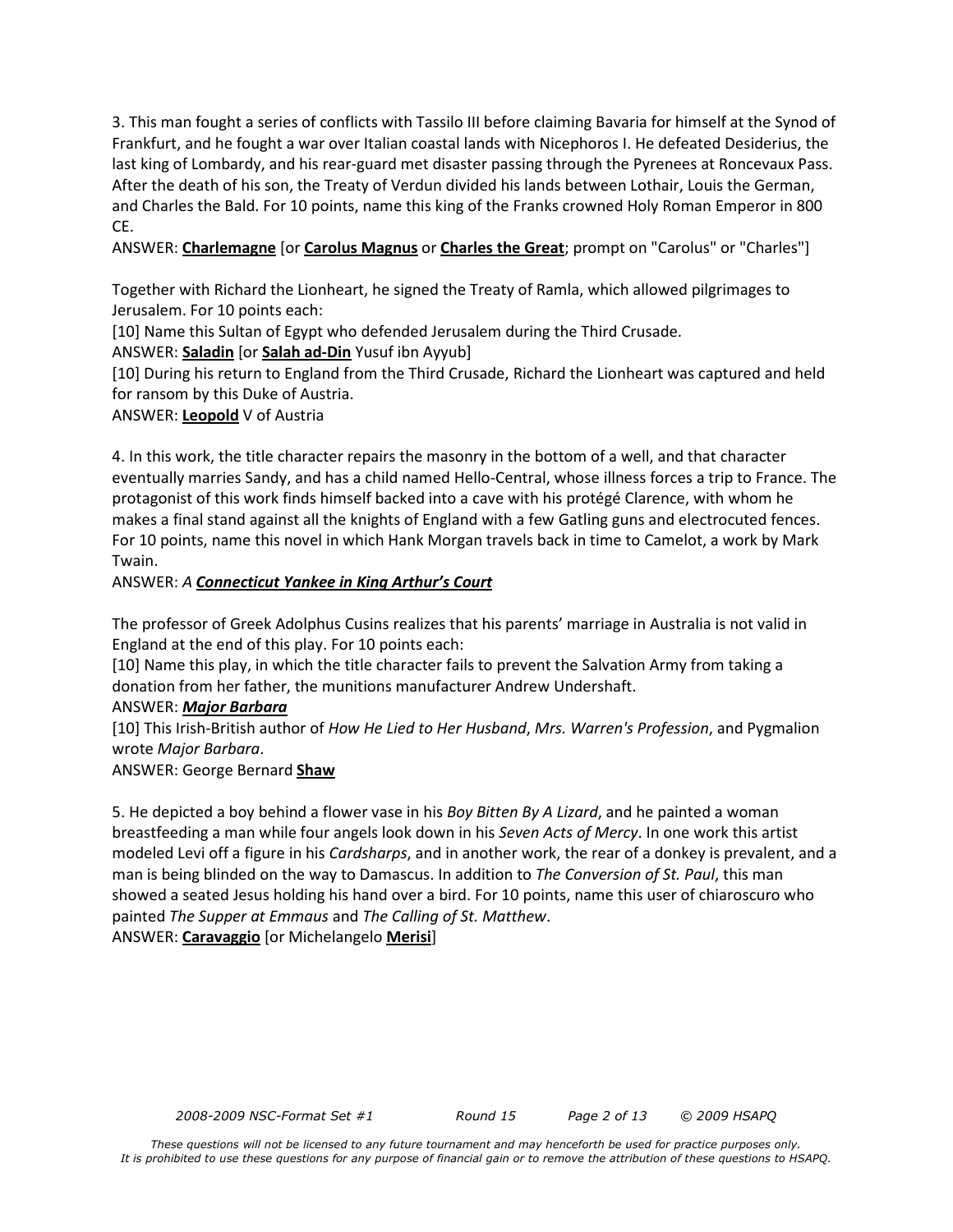One work by this man was composed after the death of his mother, and another work is a set of variations on the theme *St. Anthony's Chorale*. For 10 points each:

[10] Name this German who composed *A German Requiem* and *Variations on a Theme by Joseph Haydn*, and was closely associated with Joseph Joachim and the Schumanns.

ANSWER: Johannes **Brahms**

[10] This work by Brahms was written for the University of Breslau and contains several German student songs. It is a companion piece to the *Tragic Overture*.

## ANSWER: *Academic Festival Overture* [or *Akademische Festouvertüre*]

6. In this region, gravity waves drive both the quasi-biennial and semiannual oscillations that occur near the equator. Hydrogen gas in this layer is thought to be among the most isotopically enriched materials on Earth, as it contains over thirty percent more deuterium than hydrogen near the earth's surface. This region of the atmosphere is an inversion layer, where temperature increases with height due to the presence of ultraviolet rays. For 10 points, name this layer of the atmosphere below the mesosphere and above the troposphere.

#### ANSWER: **stratosphere**

Commonly measured in torr or atmospheres, it is equal to the force exerted on a unit area. For 10 points each:

[10] Identify this physical quantity, one of those commonly determined by equations of state for gases. ANSWER: **pressure**

[10] This principle states that pressure exerted on a fluid is transmitted through that fluid. Its classical example is a hydraulic lift, which is able to lift a car using a small force because the force increases with the ratio of the areas.

## ANSWER: **Pascal's** principle

7. This man's educational philosophy emphasized virtue as self-control and rationality. Philip von Limborch published a letter from this man in which he argued that all Christian sects were permissible. In addition to *Some Thoughts Concerning Education* and *A Letter Concerning Toleration*, he argued that the social contract allowed the people to revolt against an unjust ruler in the second of his *Two Treatises on Government*. For 10 points, name this British philosopher who theorized the tabula rasa in his *Essay Concerning Human Understanding*.

ANSWER: John **Locke**

Identify these Greek youths who never should have learned to fly, for 10 points each.

[10] He and his father, Daedalus, were trapped in a tower; Daedalus made them both wings with which to escape, but he flew too close to the sun and the wings melted.

#### ANSWER: **Icarus**

[10] He wanted to prove to everyone that he was Phoebus Apollo's son, so he asked his father to fly his chariot. He scorched the earth and stars both, so Zeus killed him with a thunderbolt. ANSWER: **Phaeton**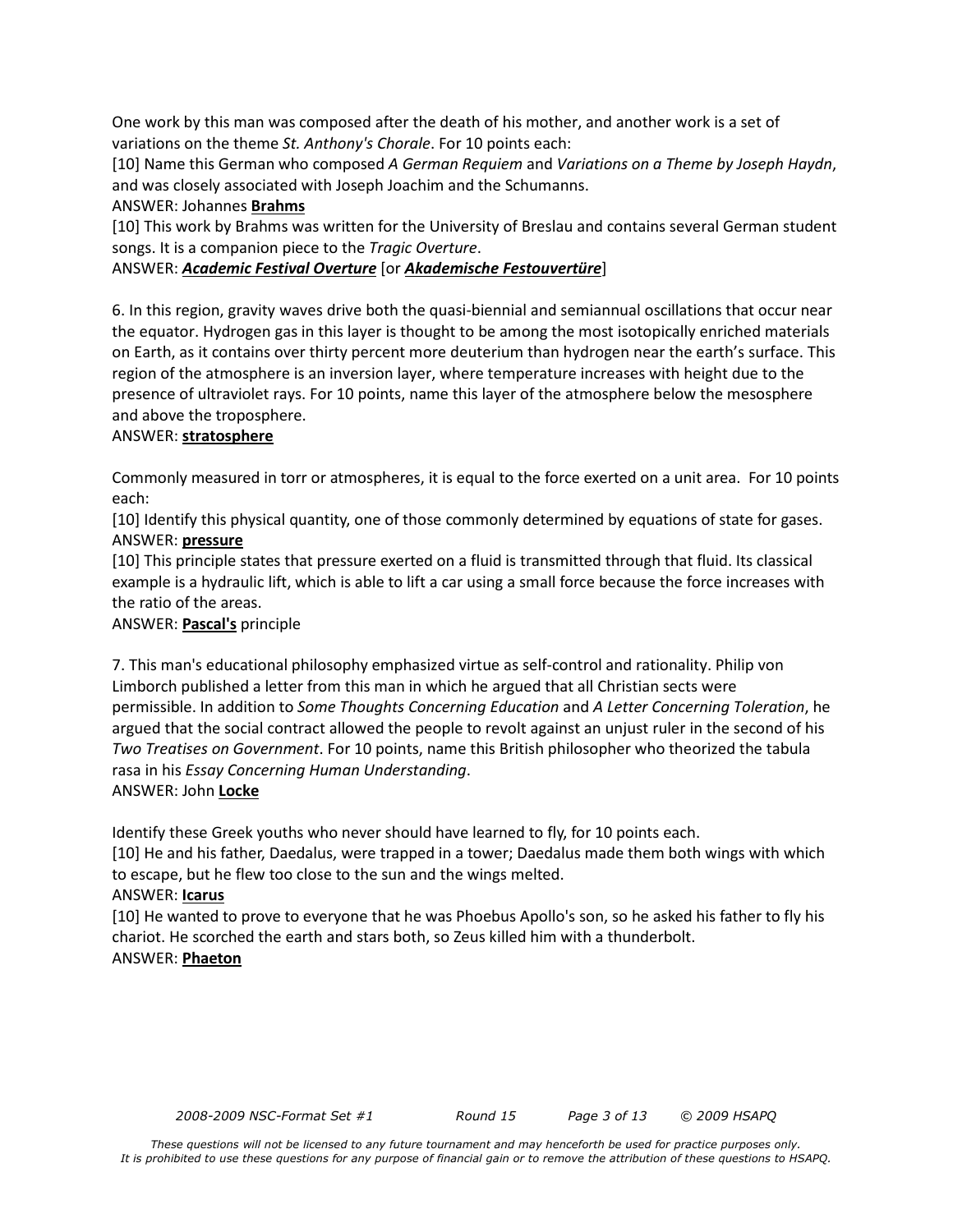8. The walls of this organ are composed of four layers, which are known as tunics, one of which is the serosa. The greater omentum is located below this organ's greater curvature, and it is composed of sections such as the cardia, antrum, and fundus. The cell types of this organ include chief and parietal, the later type of which secretes intrinsic factor and hydrochloric acid. It is separated from the esophagus by the cardiac sphincter and from the small intestine by the pyloric sphincter. For 10 points, name this sac that stores food.

#### ANSWER: **stomach**

Dicentric chromosomes have two of them. For 10 points each:

[10] Name this tightly constricted region that holds the two identical sister chromatids together until they separate during anaphase.

#### ANSWER: **centromere**

[10] This protein complex found in the cetromere is responsible for attaching the chromosome to the microtubules, allowing the chromatids to separate during anaphase. ANSWER: **kinetochore**

*2008-2009 NSC-Format Set #1 Round 15 Page 4 of 13 © 2009 HSAPQ*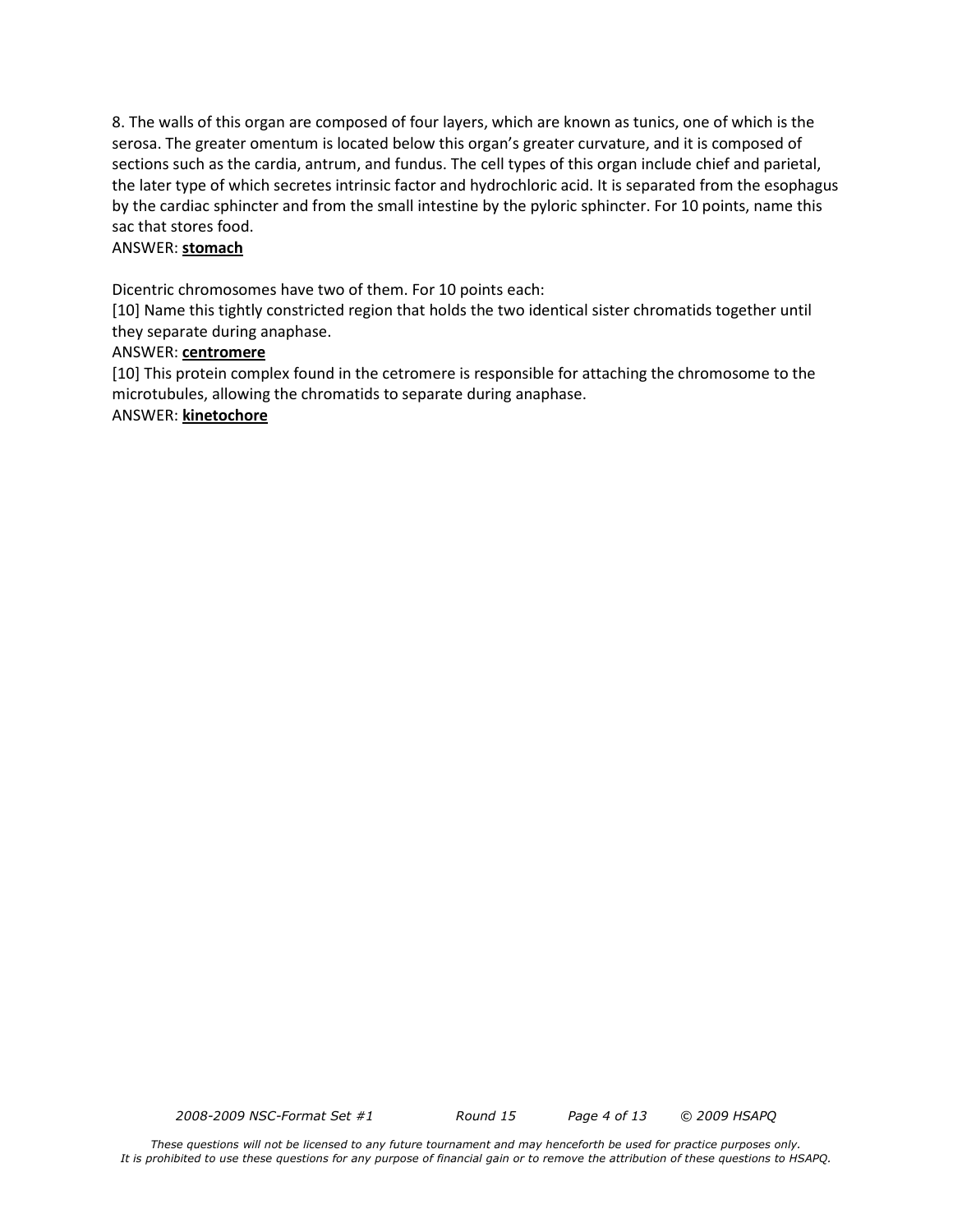# A HSAPQ High School Academic Pyramid Questions

2008-2009 NSC-Format Set #1

Round 15

Category Quiz Bonus Choices

**Arts Current Events Geography History Literature Math Calculation Philosophy Social Science**

**Arts Current Events Geography History Literature Math Calculation Philosophy Social Science**

*2008-2009 NSC-Format Set #1 Round 15 Page 5 of 13 © 2009 HSAPQ*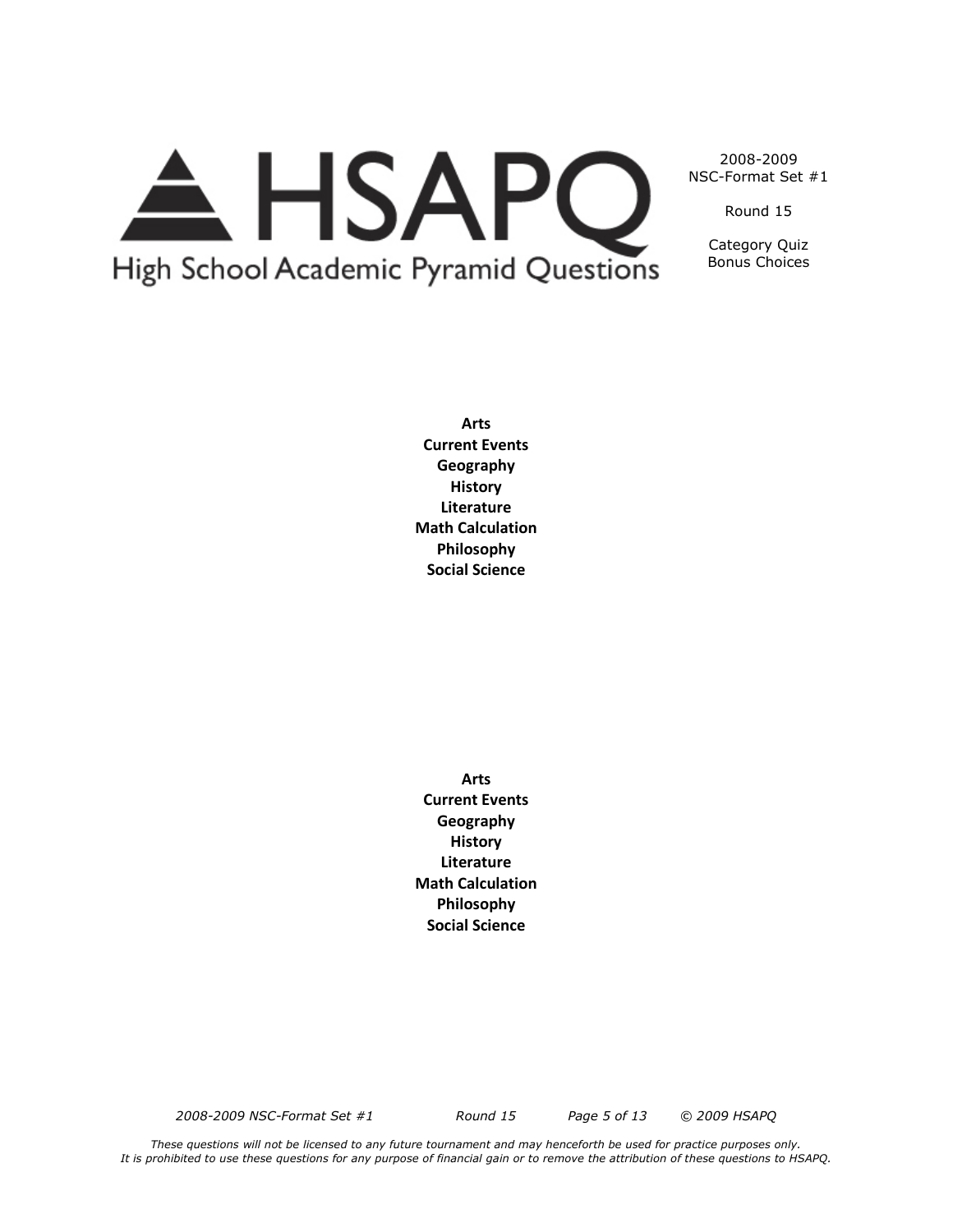2008-2009 NSC-Format Set #1

Round 15

Category Quiz Tossups

## **HSAP** High School Academic Pyramid Questions

8. A formula for the expected value for the number of these at a given pressure and temperature invokes a factor of zeta of three. A Bose gas was first formulated to consist of these, which, when put in a box, would have energy equal to h omega times the number of these. De Broglie extended a property commonly associated with them to any particle with momentum. For 10 points, gamma radiation consists of high energy ones of these massless particles, the bosons of the electromagnetic force and quantization of light.

## ANSWER: **photon**s

9. This author wrote about Filbert, who drowns after purchasing a statue of a rain god who comes to life, in his short story "Chac Mool." This author represented Hernan Cortes as Guzman in a novel about Philip II's construction of the Escorial, and wrote a novel about a love triangle involving Harriet Winslow and Ambrose Bierce. In addition to *Terra Nostra* and *The Old Gringo*, this author wrote about a tycoon who reminisces about the loss of his former idealism on his deathbed. For 10 points, name this Mexican author of *The Death of Artemio Cruz*.

## ANSWER: Carlos **Fuentes**

10. This action was presaged by a raid on the Hotel des Invalids and in its aftermath Jacques de Flesselle was killed. Its immediate cause was indecisive negotiations between Camille Desmoulins and Bernard-Rene de Launay, who had released the Marquis de Sade ten days earlier. One hundred and fourteen soldiers whose responsibility was guarding seven prisoners were soon forced to defend against an angry mob of sans culottes and other Parisians. For 10 points, name this July 14, 1789 action against a symbolic prison that helped incite the French Revolution.

ANSWER: Storming the **Bastille** [or anything with Bastille in the answer]

11. He wrote orchestral songs like "At Sunset" and "Spring" in a work for soprano that prominently uses the French horn, *Four Last Songs*. He used a clarinet to portray a trickster being hanged, and a solo cello portrays his *Don Quixote*i n a tone poem. His free treatment of a work that includes "Of Science" and "The Convalescent" is a tone poem that famously opens with trumpets ascending a fifth then a fourth. For 10 points, name this composer of *Till Eulenspiegel's Merry Pranks* and *Thus Spoke Zarathustra*. ANSWER: **R**ichard **Strauss** [prompt on "Strauss"]

12. Mary Lou Pardue and Joe Gall developed their namesake banding technique, and the one named for Philadelphia is associated with chronic myelogenous leukemia. Polytene and lampbrush are large types of these structures, whose ends are protected by telomeres. An extra copy of a certain one of these is the cause of Down syndrome, and the term polyploidy is used to describe a cell with more than two sets of them. For 10 points, name these thread-like strands of DNA, of which most humans have forty-six. ANSWER: **chromosome**s

*2008-2009 NSC-Format Set #1 Round 15 Page 6 of 13 © 2009 HSAPQ*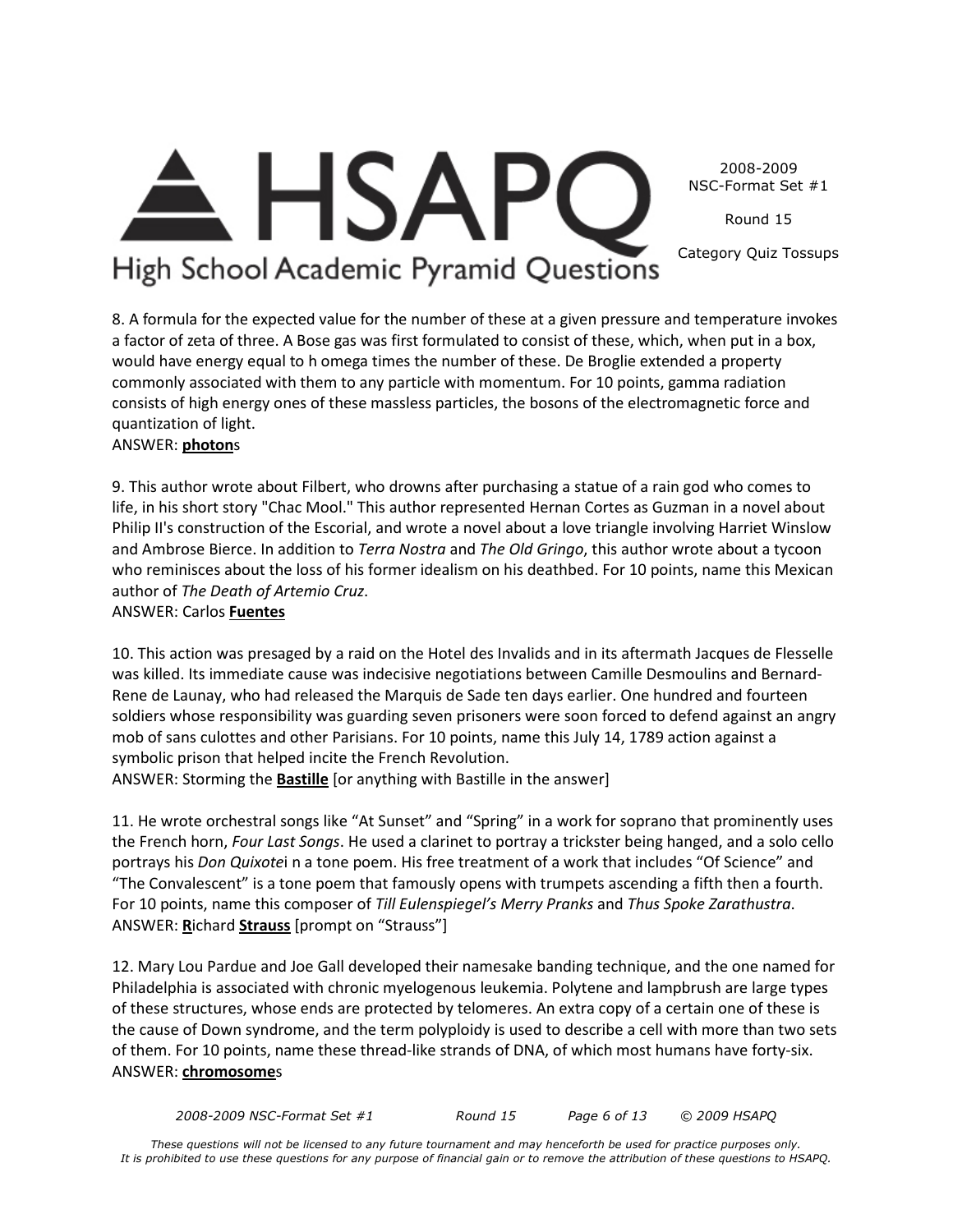13. This band sang "I've been the beggar / I've played the thief" in "14 Years," and claimed that with "your cocaine tongue you get nothing done" in "You Could Be Mine." Another song by this group fades out to "everybody needs somebody" after the singer claims "it's hard to hold a candle" in the titular weather, "November Rain." They sang about a place "where the grass is green and the girls are pretty," "Paradise City," and also recorded "Sweet Child o' Mine" and "Welcome to the Jungle." For 10 points, name this band fronted by Axl Rose.

#### ANSWER: **Guns N' Roses** [prompt on **GNR**]

14. Neighborhoods of this city include Podil, Pechersk, and Darnytsia, while its main street is Khreshchatyk. Legend says that it was founded by its namesake and his siblings Schek, Khoryv and Lybid. This city's metropolitan area extends to the Kaniv Reservoir, and landmarks of it include the Mariyinsky Palace and the Monastery of the Caves. Lying at the confluence of the Desna and Dnieper Rivers, for 10 points, name this largest city and capital of Ukraine.

#### ANSWER: **Kiev** [or **Kyiv**]

*2008-2009 NSC-Format Set #1 Round 15 Page 7 of 13 © 2009 HSAPQ*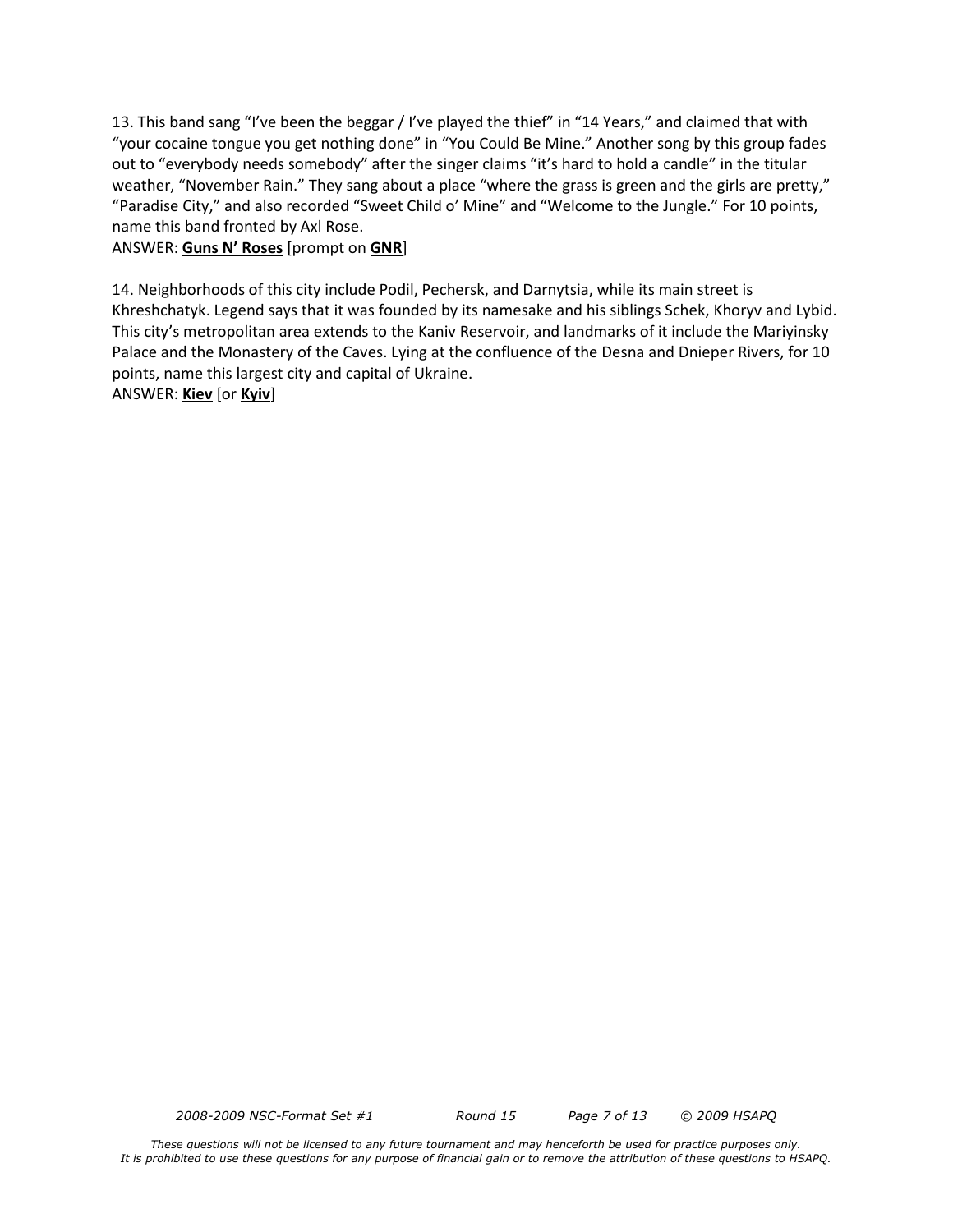## $\triangle$  HSAPC High School Academic Pyramid Questions

NSC-Format Set #1 Round 15

2008-2009

Category Quiz Bonuses

## **Arts**

He gives his name to a system of hand signals representing solfege, and one of his works includes a movement about a "Viennese Musical Clock." The composer of *Psalmus Hungaricus*, for 15 points, name this Hungarian composer of *Hary Janos.*

ANSWER: Zoltan **Kodaly**

## **Current Events**

One city in this country recently saw a protest after it was rumored that Timothy Gyang Buba of the People's Democratic Party won an election. For 15 points, name this African nation home to the city of Jos, where four hundred people have recently been killed in riots. ANSWER: **Nigeria**

## **Geography**

It is the capital of Nuevo Leon and is located in northeastern Mexico. For 15 points, name this city, a major manufacturing center located at the foot of Mount Silla. ANSWER: **Monterrey**

## **History**

The victims of this event were part of the Baker-Fancher party, who were traveling from Arkansas to California. For 15 points, name this 1857 massacre of approximately 120 people by Paiute Indians and Mormons led by John D. Lee in southern Utah. ANSWER: **Mountain Meadows** massacre

**Literature**

His poetry collections include *Buckdancer's Choice*, and he wrote a novel where Ed scales a cliff to avenge the death of Drew, who was shot while canoeing down a river in Georgia. For 15 points, name this American author of *Deliverance*. ANSWER: James **Dickey**

## **Math Calculation**

Find the area enclosed by the graph of the polar equation r equals 4 times the square root of 4 times cosine theta.

ANSWER: **4 pi**

*2008-2009 NSC-Format Set #1 Round 15 Page 8 of 13 © 2009 HSAPQ*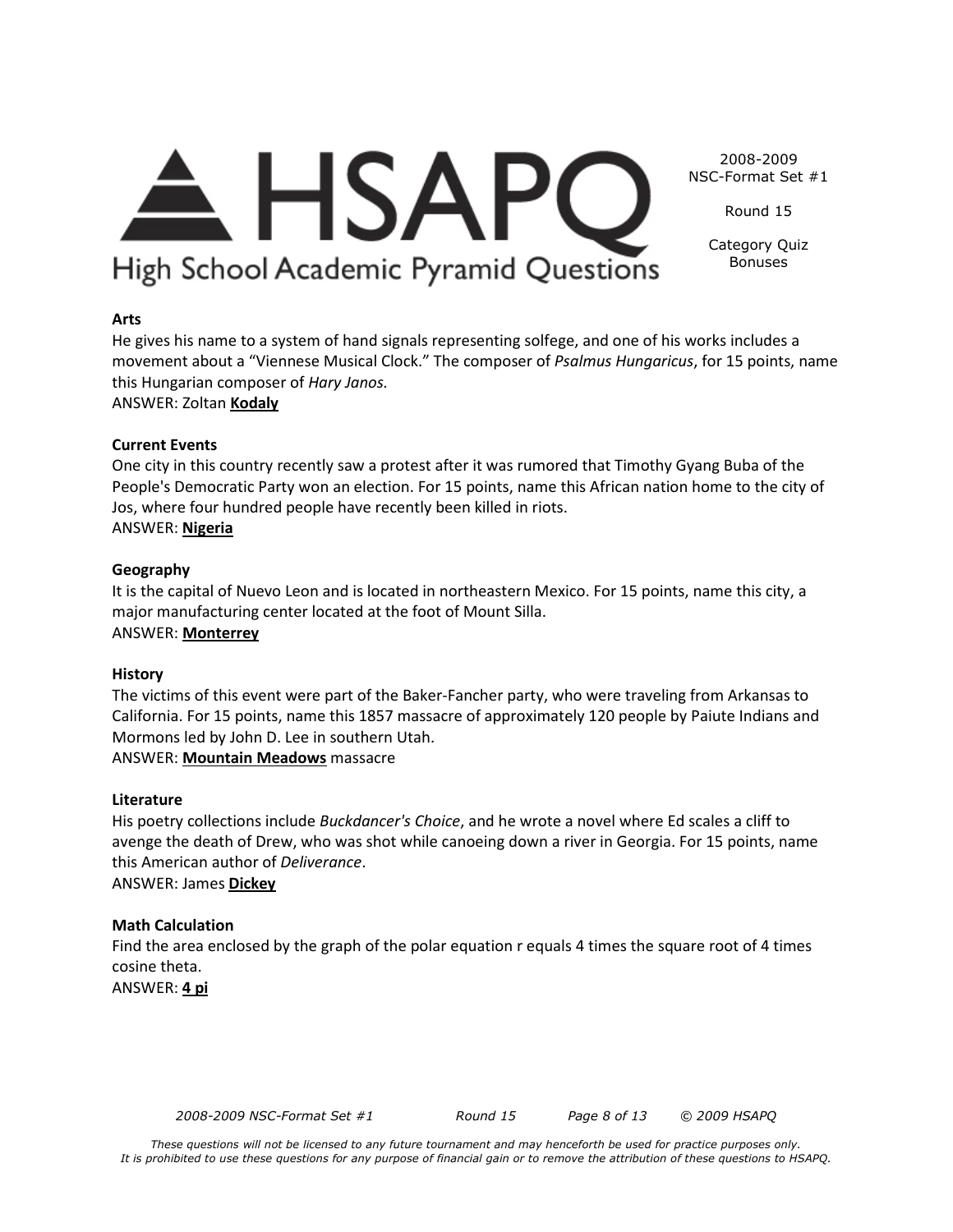#### **Philosophy**

This work claims that people should be able to do whatever they want as long as those actions don't effect others, and it argues that the title concept should not be subsumed by a "tyranny of the majority." For 15 points, name this John Stuart Mill work that argues for individual rights. ANSWER: *On Liberty*

#### **Social Science**

Reaffirming the "chain of responses" hypothesis, this experiment saw the distance between an animal and its food be shortened, and a barrier placed. For 15 points, name this experiment in which the animals always ran into the barrier, making the title sound. ANSWER: **Kerplunk** experiment

*2008-2009 NSC-Format Set #1 Round 15 Page 9 of 13 © 2009 HSAPQ*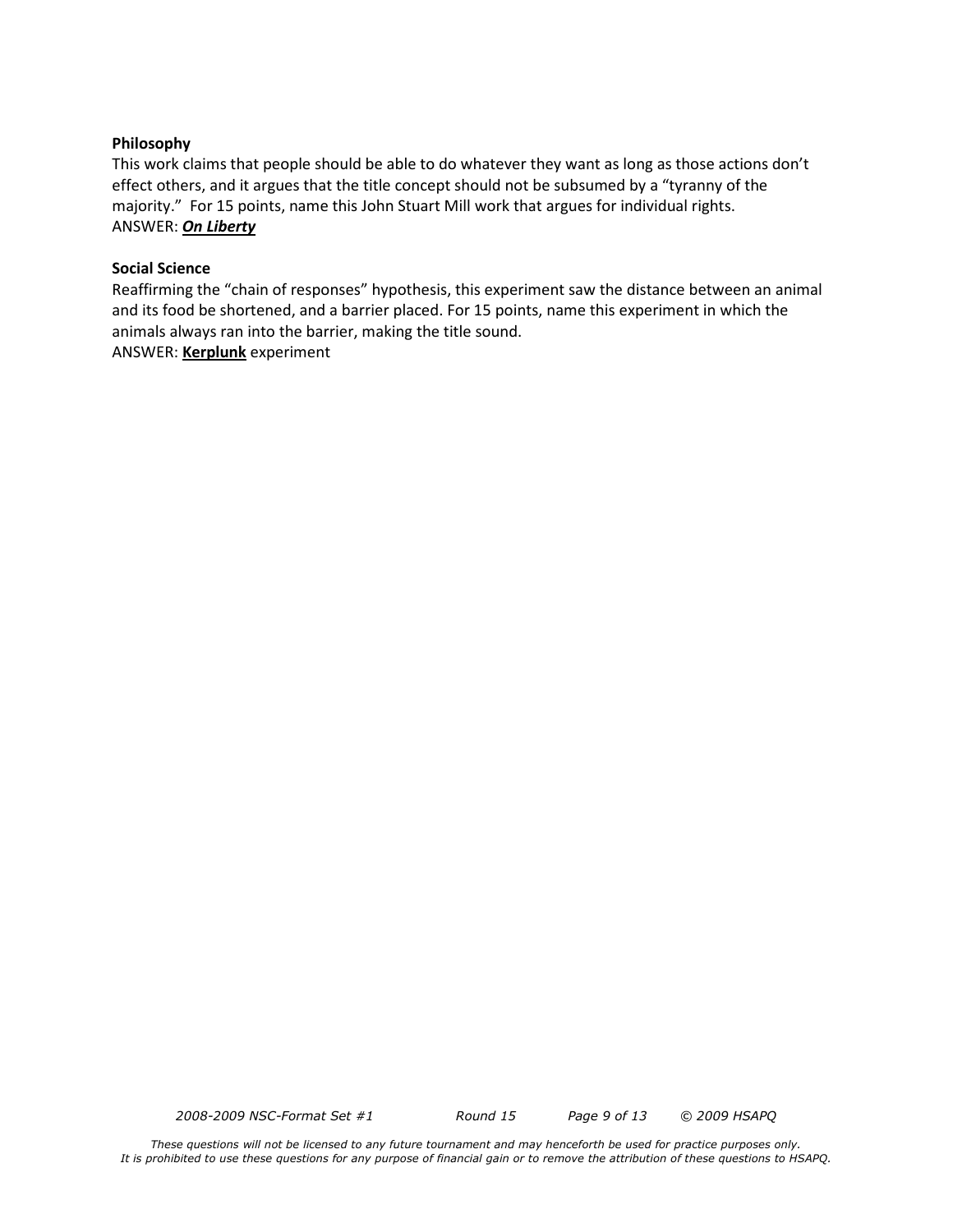2008-2009 NSC-Format Set #1

Round 15

Stretch Phase

## $\triangle$  HSAPC High School Academic Pyramid Questions

15. The title character of William Wells Brown's novel *Clotel* commits suicide after learning she is one of these people. David Walker's *Appeal* describes the injustices done to these people, and the title character of the novel *Dred* leads an unsuccessful uprising of them. Authors like Henry Bibb, Harriet Jacobs, and Olaudah Equiano were among the many types of these people to write namesake "narratives" about their lives. For 10 points, name this group supported by William Lloyd Garrison's newspaper *The Liberator*, which argued for their immediate emancipation. ANSWER: **slave**s [or clear-knowledge equivalents]

Name some events from the Protestant Reformation, for 10 points each.

[10] This meeting arranged by Frederick, Elector of Saxony featured Martin Luther's famous utterance "Here I stand; I can do no other," but he still got outlawed for heresy.

### ANSWER: **Diet of Worms**

[10] This meeting in the Netherlands branded the Remonstrant followers of Jacob Arminius as heretics, basically establishing Calvinism as the official religion.

### ANSWER: **Synod of Dort**

[10] The Catholic church finally realized that Protestantism was a real problem and responded with this council beginning in 1545 which started the Counter-Reformation. ANSWER: Council of **Trent**

16. Eugippio provides a chronicle of this nation during the Middle Ages, and while under the rule of the Duchy of Spoleto, it was governed by an assembly known as the Arengo. Against the orders of Pope Clement XII, this country was invaded by Cardinal Giulio Alberoni in 1739, and it was later recognized through the Treaty of Tolentino by Napoleon. It was founded on land donated by Felicissima to its namesake Dalmatian stonemason, who was escaping persecution from Diocletian. For 10 points, name this Most Serene Republic, a small country in the Apennines surrounded by Italy. Answer: Most Serene Republic of **San Marino**

An example of it is the separation of finches on the Galápagos Islands. For 10 points each:

[10] Name this type of speciation that is caused by geographic isolation.

## ANSWER: **allopatric** speciation

[10] The finches on the Galápagos Islands are sometimes named for this Englishman who took a voyage on the *Beagle* in the 1830s and wrote *On the Origin of Species*.

## ANSWER: Charles **Darwin**

[10] The most studied trait of Darwin's finches is the size and shape of this structure. ANSWER: **beak**

*2008-2009 NSC-Format Set #1 Round 15 Page 10 of 13 © 2009 HSAPQ*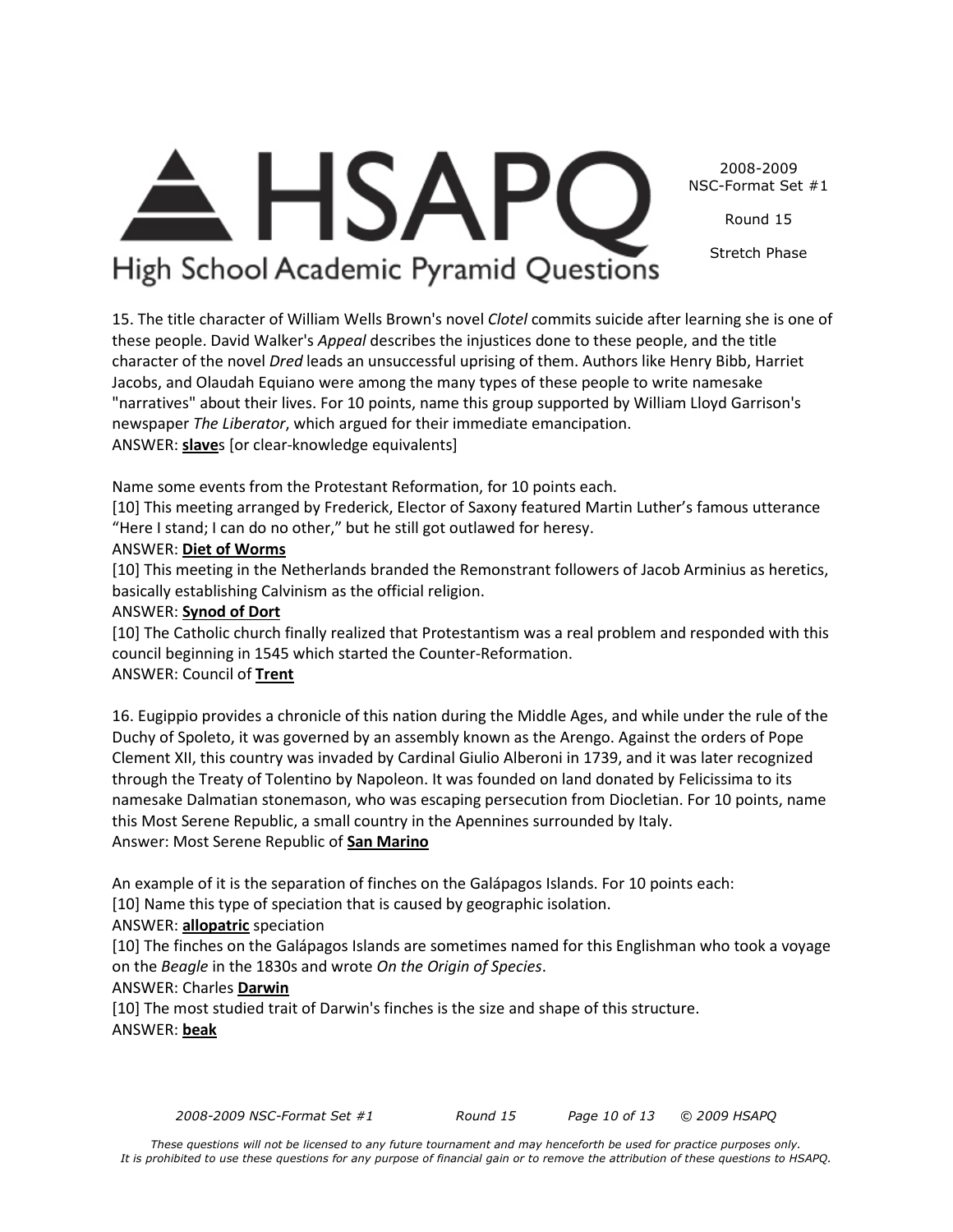17. A cloud contained in it is known as "Chain A." The tentatively-named Virgo Stellar Stream lies perpendicular to one extension of it, and the 14 surviving dwarf companions of it orbit within its dark matter halo. The cluster RSGC1 is located in its Scutum-Crux Arm, which itself is found between the Sagittarius and Norma Arms. The Monoceros ring has been proposed to encircle it, and it's the most notable thing in the Local Group. Containing the Large Magellanic Cloud, for 10 points, name this galaxy, home of the Solar System.

ANSWER: **Milky Way** [prompt on "The Galaxy"]

He was hired to replace his idol Roy Eldridge in the Teddy Hill Orchestra, and became Arturo Sandoval's mentor. For 10 points each:

[10] Name this jazz performer who composed the songs "Groovin' High" and "Salt Peanuts."

## ANSWER: Dizzy **Gillespie**

[10] Dizzy Gillespie is argued to be the greatest jazz performer on this brass instrument, although others contend that Louis Armstrong was more talented.

## ANSWER: **trumpet**

[10] Dizzy Gillespie, along with Charlie Parker, helped develop this style of jazz that is featured in the song "A Night in Tunisia."

## ANSWER: **bebop**

18. This poet chronicled time in a hospital, where the nurses "handsome, ugly, all are women," and where "laughs the happy April morn / thro' my grimy, little window" in "Anterotica." Another poem by this author concludes that "I am the Will of God: I am the Sword," and was dedicated to Rudyard Kipling. In his most famous poem, he writes his "head is bloody, but unbowed," and declares "I am the master of my fate: I am the captain of my soul." For 10 points, identify this British poet of "Invictus." ANSWER: William Ernest **Henley**

The Stefan-Bolzmann law relates their radiant flux to temperature. For 10 points each:

[10] Identify these hypothetical objects that absorb all light that falls on them.

## ANSWER: **black body** [or **black bodies**]

[10] Two approximations to the intensity of a black body's radiation at an arbitrary temperature were given by Planck's Law and the Rayleigh-Jeans law. This third one predicted that the wavelength of peak intensity was inversely proportional to temperature.

ANSWER: **Wien's** displacement law

[10] One of the downfalls of the Rayleigh-Jeans law was that it predicted that intensity would increase without bound at small wavelengths, a phenomenon known as this.

## ANSWER: **ultraviolet catastrophe**

19. Gyorgy Dozsa led a rebellion here in 1514 which was put down by Janos Sapolyai, and its early capitals include Fehervar and Esztergom. This nation was ruled by the Arpad Dynasty for three hundred years, during which the Battle of Mohi was lost to Batu Khan by Bela IV. Other battles lost by it include one under the leadership of Pal Tomori and Louis II, and another to Otto the Great. Military losses, including the battles of Lechfeld and Mohacs, are staples of the history of, for 10 points, which Central European nation whose people are Magyars.

## ANSWER: **Hungary**

*<sup>2008-2009</sup> NSC-Format Set #1 Round 15 Page 11 of 13 © 2009 HSAPQ*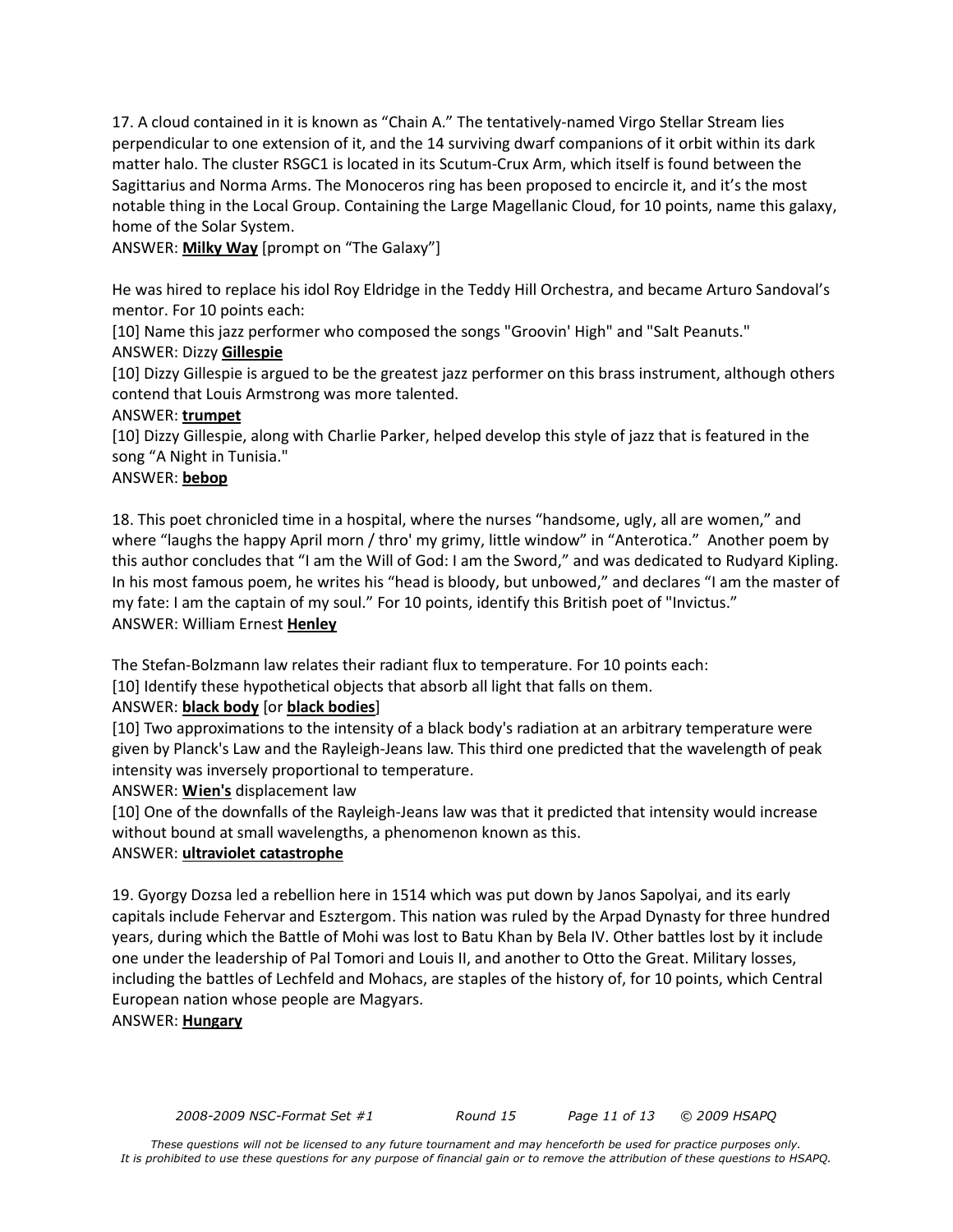He wrote about Captain Michaelis and the Cretan rebellion against the Ottomans in *Freedom or Death.* For 10 points each:

[10] Name this author of *Zorba the Greek*.

## ANSWER: Nikos **Kazantzakis**

[10] This work by Nikos Kazantzakis chronicles the final days of Jesus, and includes a scene in which an angel leads Jesus down from the Cross.

## ANSWER: *The Last Temptation of Christ*

[10] Kazantzakis wrote a "modern sequel" to this work, which contains encounters with the Lotos-Eaters and the cattle of Hyperion.

## ANSWER: *Odyssey*

20. Only for certain circuit components is its differential form, equal to the slope of the U-I graph, equal to its more common formulation. Eddies in nearby magnetic fields are generated by other nearby alternating currents in the proximity effect, which increases this quantity. Below the Debye temperature, it decreases as temperature to the fifth, since it arises from scattering off phonons. Generally, it is proportional both to a wire's length and the reciprocal of its cross-section. For 10 points, give this quantity, the reciprocal of conductance and measured in ohms, equal to the ratio of the voltage to the current.

### ANSWER: **resistance**

Name these landed classes, for 10 points each:

[10] The Romanovs were a member of this highest class of Russian nobles. Their power was weakened after the rule of Ivan the Terrible, and this class was abolished by Peter the Great.

#### ANSWER: **boyar**s

[10] This class of landed Prussian nobles made up most of the officers in the Prussian army. ANSWER: **junker**s

[10] This class of landowning peasants opposed Soviet collectivization policies and was virtually eradicated by Stalin's purges.

#### ANSWER: **kulak**s

21. In this figure's honor Thor kicked the dwarf Litur into a fire, and he owns the largest ship in the world, Hringhorn. He is the father of the god of justice, Forseti, with his wife Nanna. Thok thwarted Hermod's attempt to rescue this god by refusing to weep, and Vali was created with the express purpose of avenging him. When this god started having bad dreams, Frigga extracted oaths from every object not to harm him, but skipped mistletoe. For 10 points, name this Norse god killed by his blind brother Hoder.

ANSWER: **Balder**

*2008-2009 NSC-Format Set #1 Round 15 Page 12 of 13 © 2009 HSAPQ*